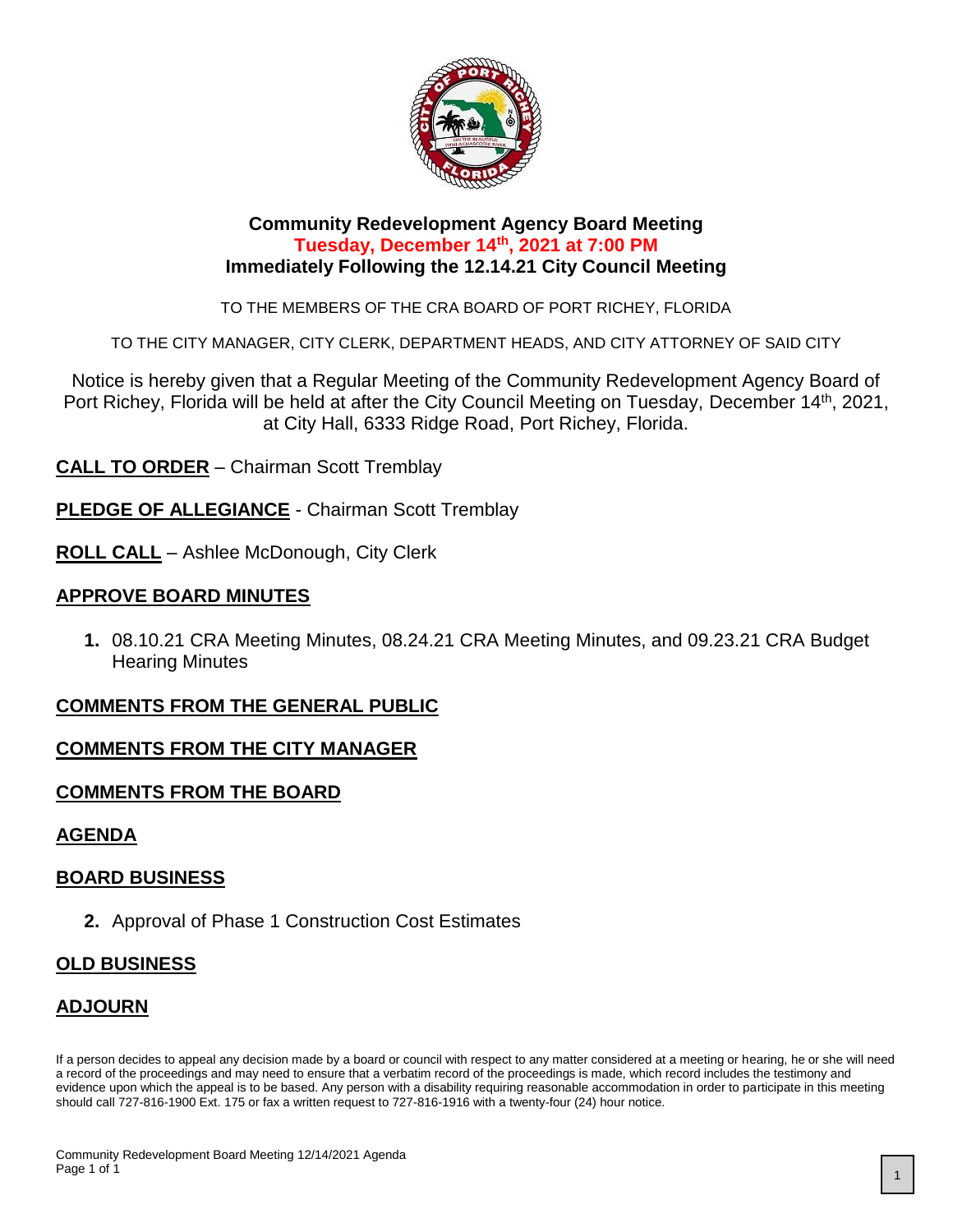**File Attachments for Item:**

# **1. 08.10.21 CRA Meeting Minutes, 08.24.21 CRA Meeting Minutes, and 09.23.21 CRA Budget Hearing Minutes**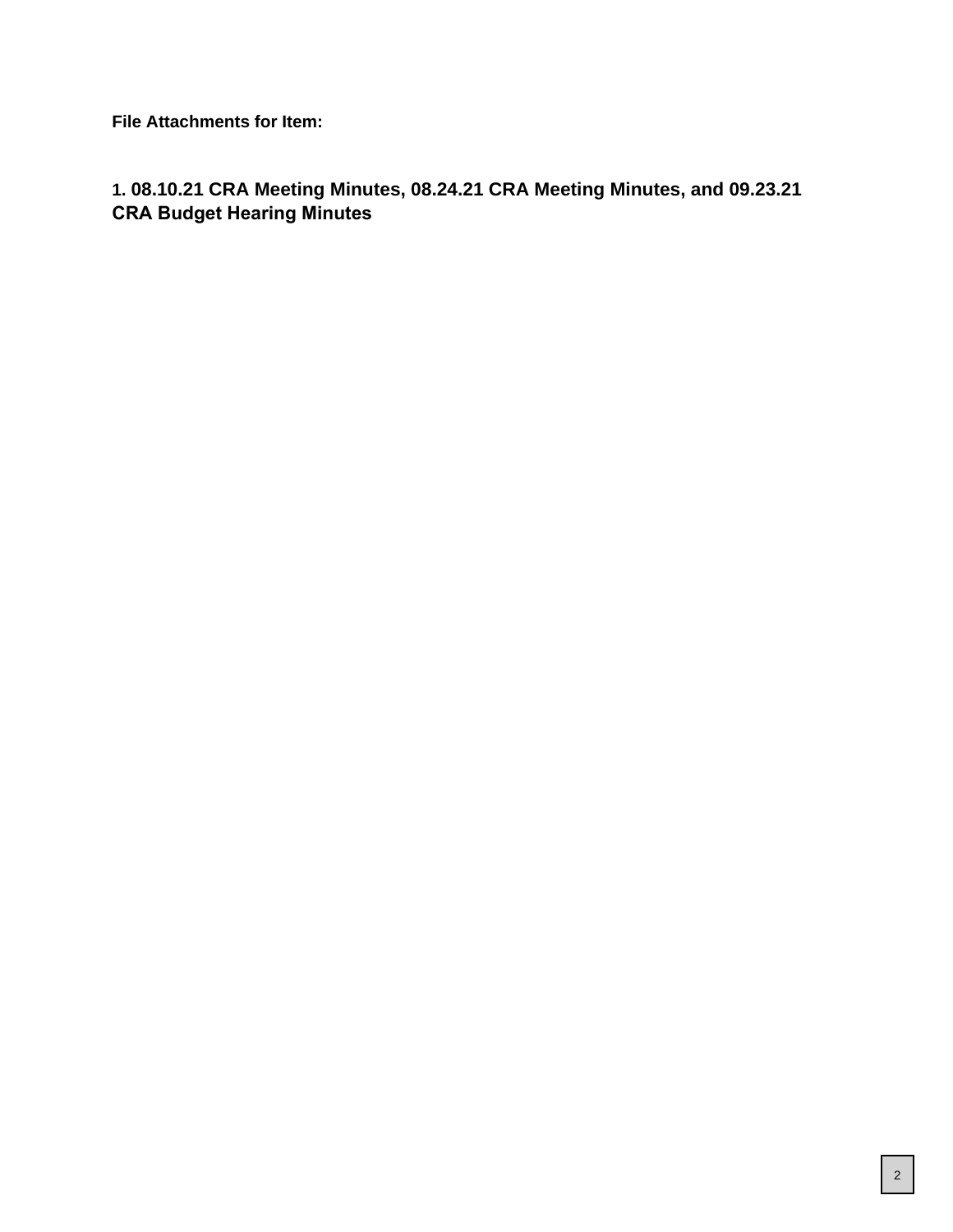

#### **Community Redevelopment Agency Meeting Tuesday, August 10th, 2021 at 7:00 PM**

# **MINUTES**

**CALL TO ORDER** - Chairman Scott Tremblay

**PLEDGE OF ALLEGIANCE** - Chairman Scott Tremblay

**ROLL CALL** – Ashlee McDonough, City Clerk

# **PRESENT**

Chairman Scott Tremblay Member William Dittmer Member Jennie Sorrell

**ABSENT** Member Todd Maklary Member Tom Kinsella

# **APPROVE BOARD MINUTES**

# **1. 06.08.21 CRA Minutes and 07.01.21 CRA Special Meeting minutes.**

A motion was made to approve the 06.08.21 CRA minutes and the CRA Special Meeting minutes.

The motion was made by Member Dittmer and seconded by Member Sorrell. Voting Yea: Chairman Tremblay, Member Dittmer, and Member Sorrell

# **ANNOUNCEMENTS**

No announcements were made from the board at this time.

# **COMMENTS FROM THE GENERAL PUBLIC**

No comments from the general public at this time.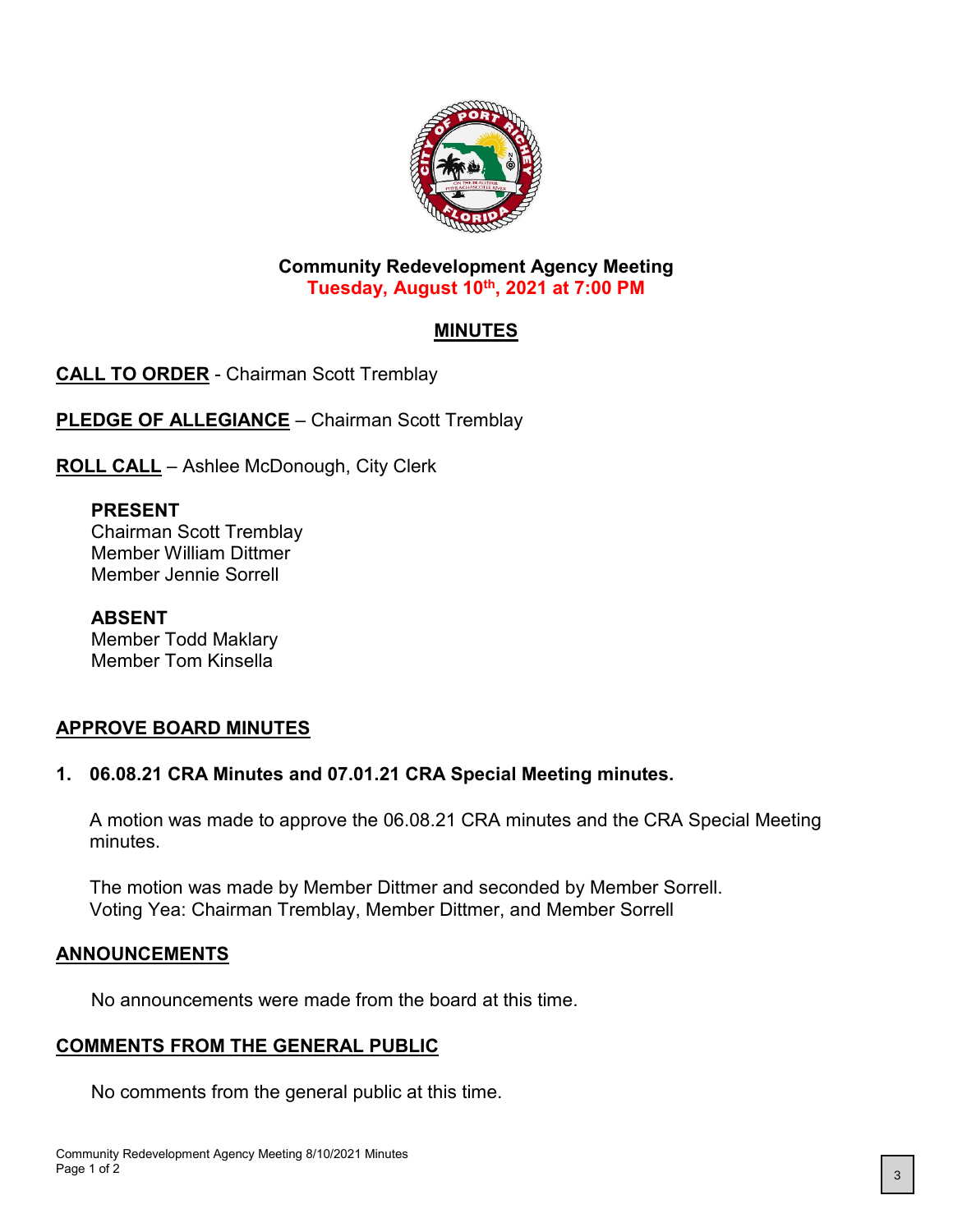#### **COMMENTS FROM THE BOARD**

No comments from the board were made at this time.

### **AGENDA**

#### **AGENCY BUSINESS**

#### **2. Discussion to schedule and advertise upcoming quarterly CRA dates.**

The City Manager introduced to the Board four (4) required quarterly Community Redevelopment Agency (CRA) meeting dates for the next fiscal year. The proposed dates are December 14<sup>th</sup>, 2021, March  $8^{th}$ , 2022, June 14<sup>th</sup>, 2022, and September 13<sup>th</sup>, 2022.

A motion was made to approve the four (4) quarterly dates of December 14<sup>th</sup>, 2021, March 8<sup>th</sup>, 2022, June  $14^{th}$ , 2022, and September  $13^{th}$ , 2022.

The motion was made by Member Sorrell and seconded by Member Dittmer. Voting Yea: Chairman Tremblay, Member Dittmer, and Member Sorrell

#### **ADJOURN**

A motion was made to adjourn the 08.10.21 Community Redevelopment Agency (CRA) meeting.

The motion was made by Member Sorrell and seconded by Member Dittmer. Voting Yea: Chairman Tremblay, Member Dittmer, and Member Sorrell

**Submitted By:**

\_\_\_\_\_\_\_\_\_\_\_\_\_\_\_\_\_\_

\_\_\_\_\_\_\_\_\_\_\_\_\_\_\_\_\_\_

**Approved By:**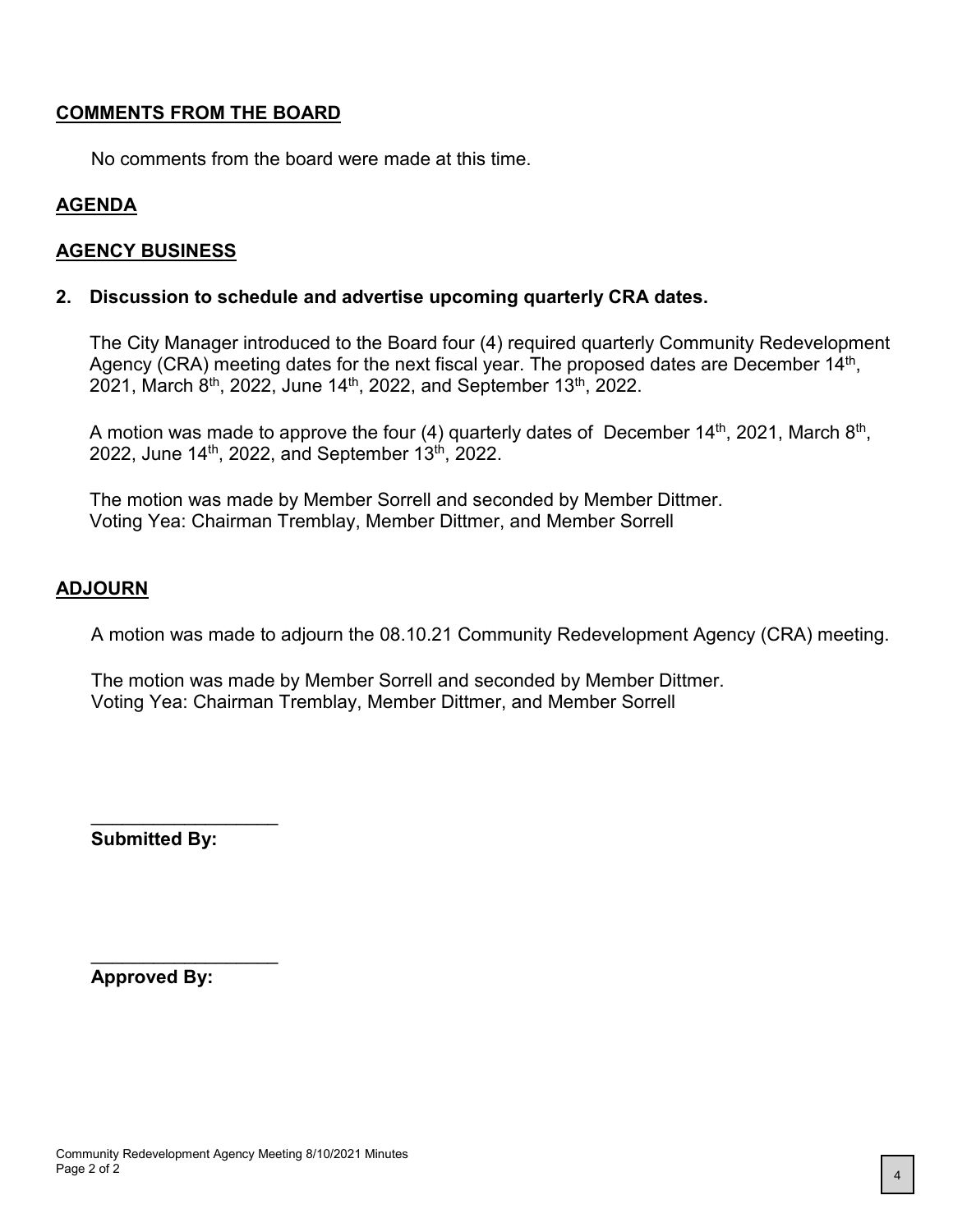

### **Community Redevelopment Agency Board Budget Hearing Thursday, September 23, 2021, at 5:30 PM**

# **MINUTES**

**CALL TO ORDER** - Chairman Scott Tremblay

**PLEDGE OF ALLEGIANCE** – Chairman Scott Tremblay

**ROLL CALL** – Ashlee McDonough City Clerk

# **APPROVE BOARD MINUTES**

# **1. 09.09.21 Community Redevelopment Agency Board Budget Hearing Minutes**

A motion is made to approve the 09.09.21 Community Redevelopment Agency (CRA) Budget Hearing minutes.

The motion was made by Member Sorrell, and seconded by Member Kinsella. Voting Yea: Chairman Tremblay, Member Dittmer, Member Sorrell, and Member Kinsella

# **COMMENTS FROM THE GENERAL PUBLIC**

No comments from the general public at this time.

#### **COMMENTS FROM THE BOARD**

Vice Mayor Dittmer asked the City Manger if there has been any updates on the Community Redevelopment Agency (CRA) audit. The City Manager advised the Council that there has been no new updates at this time.

# **AGENDA**

# **AGENCY BUSINESS**

### **2. Resolution No. 21-06 - Community Redevelopment Agency (CRA) Budget Item:**

City Attorney James Mathieu read the title of Resolution No. 21-06.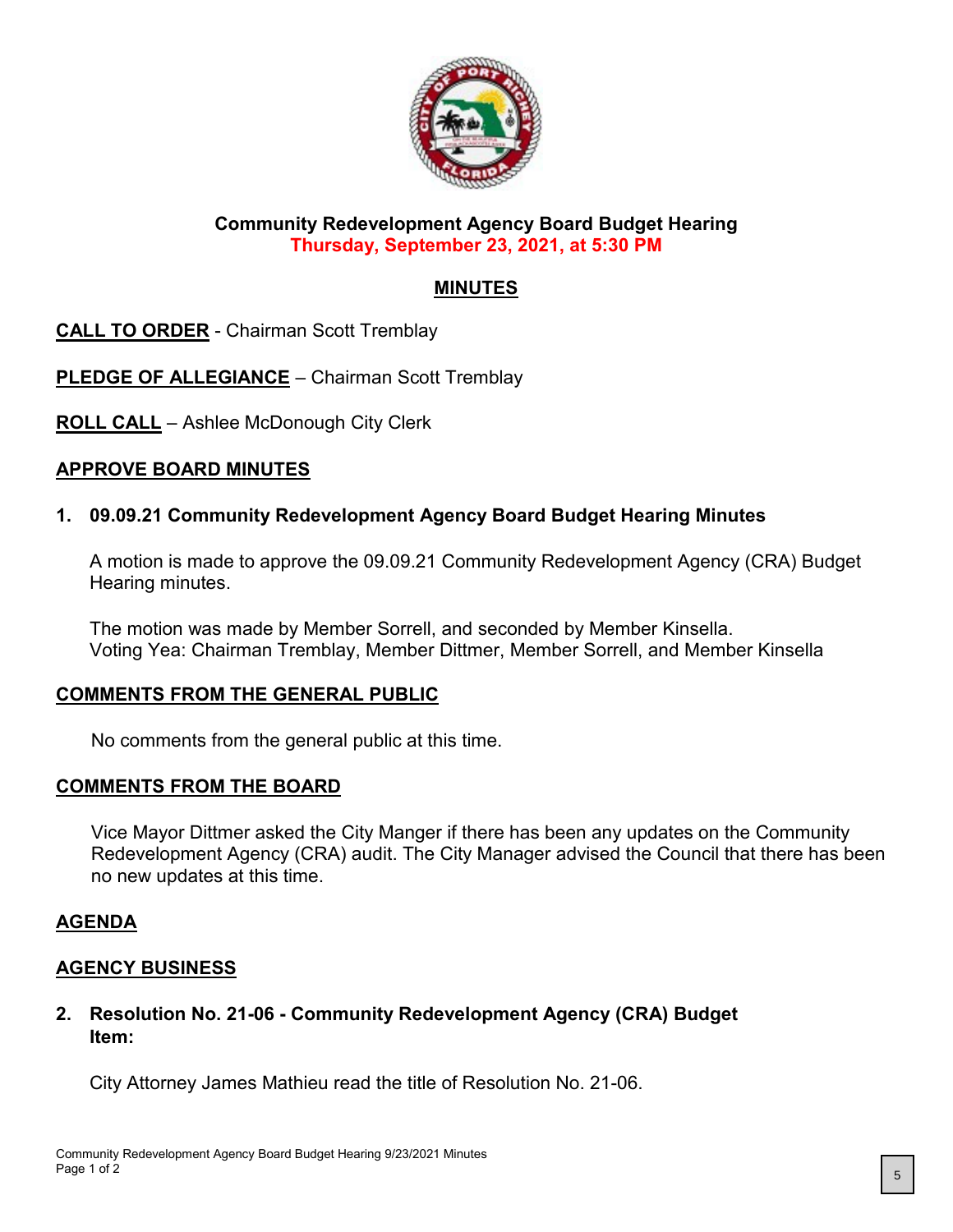A motion is made to approve Resolution No. 21-06 - Community Redevelopment Agency (CRA) FY 21-22 Budget.

The motion was made by Member Dittmer, and seconded by Member Kinsella. Voting Yea: Chairman Tremblay, Member Dittmer, Member Sorrell, and Member Kinsella

# **ADJOURN**

A motion is made to adjourn the 09.23.21 Community Redevelopment Agency (CRA) Board Budget Hearing.

The motion was made by Member Kinsella, and seconded by Member Dittmer. Voting Yea: Chairman Tremblay, Member Dittmer, Member Sorrell, and Member Kinsella

**Submitted By:**

\_\_\_\_\_\_\_\_\_\_\_\_\_\_\_\_\_\_

\_\_\_\_\_\_\_\_\_\_\_\_\_\_\_\_\_\_\_

**Approved By:**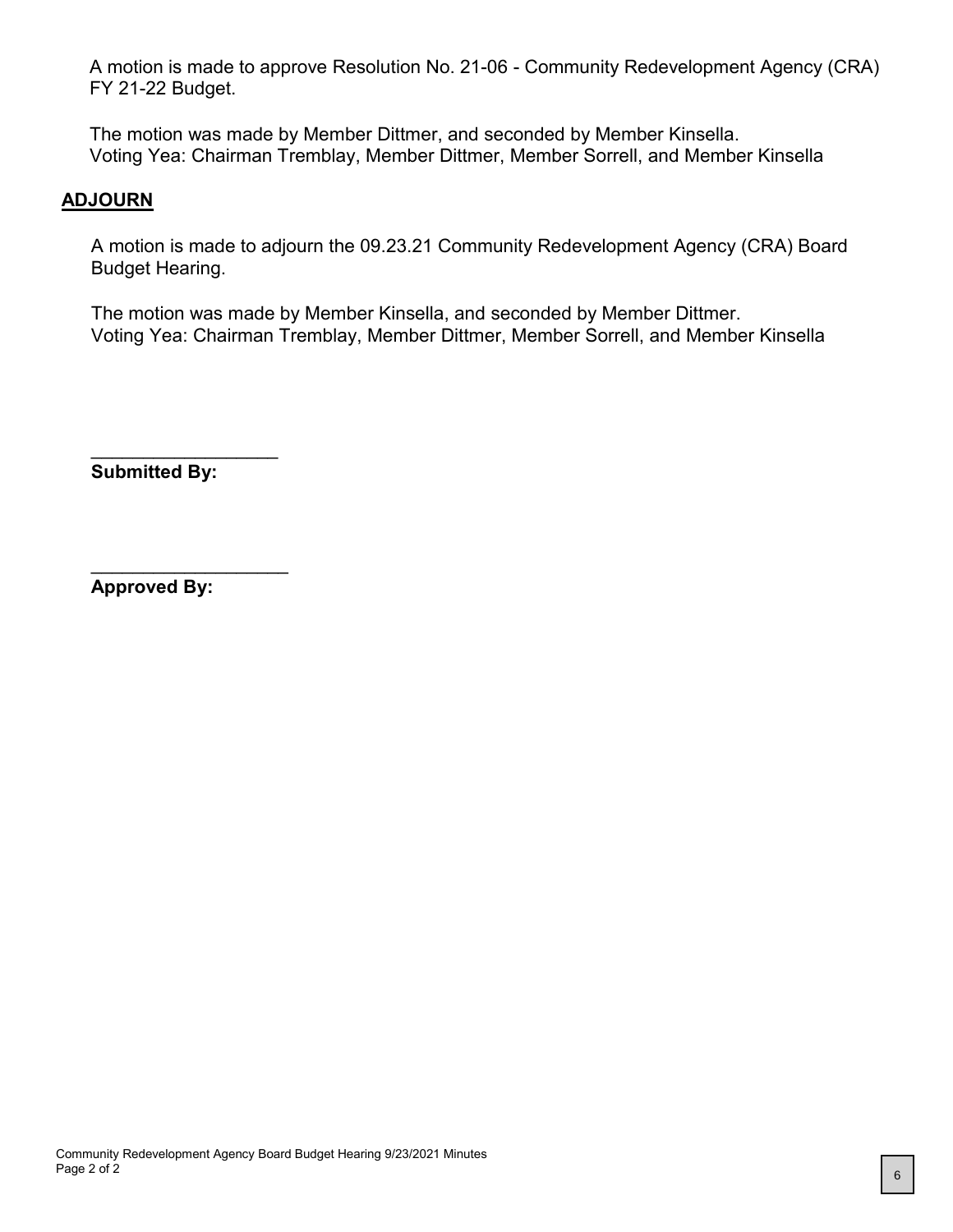

### **Community Redevelopment Agency Meeting Tuesday, August 24th, 2021 at 6:30 PM**

# **MINUTES**

**CALL TO ORDER** - Chairman Scott Tremblay

**PLEDGE OF ALLEGIANCE** – Chairman Scott Tremblay

**ROLL CALL** – Ashlee McDonough, City Clerk

City Clerk Ashlee McDonough is absent. Operations Manager Sal Licari documented the roll call for the 08.24.21 City Council meeting.

### **PRESENT**

Chairman Scott Tremblay Member William Dittmer Member Jennie Sorrell Member Todd Maklary Member Tom Kinsella - Communications Media Technology

# **APPROVE BOARD MINUTES**

No Board minutes to approve at this time.

# **ANNOUNCEMENTS**

No announcements were made at this time.

# **COMMENTS FROM THE GENERAL PUBLIC**

No comments from the general public at this time.

# **COMMENTS FROM THE BOARD**

Mayor Tremblay asked if the update that will be given by Ayres Associates would be given at the Community Redevelopment Agency (CRA) or the City Council Regular Meeting. The City Manager advised that this is an update presentation only to be given at the City Council Meeting.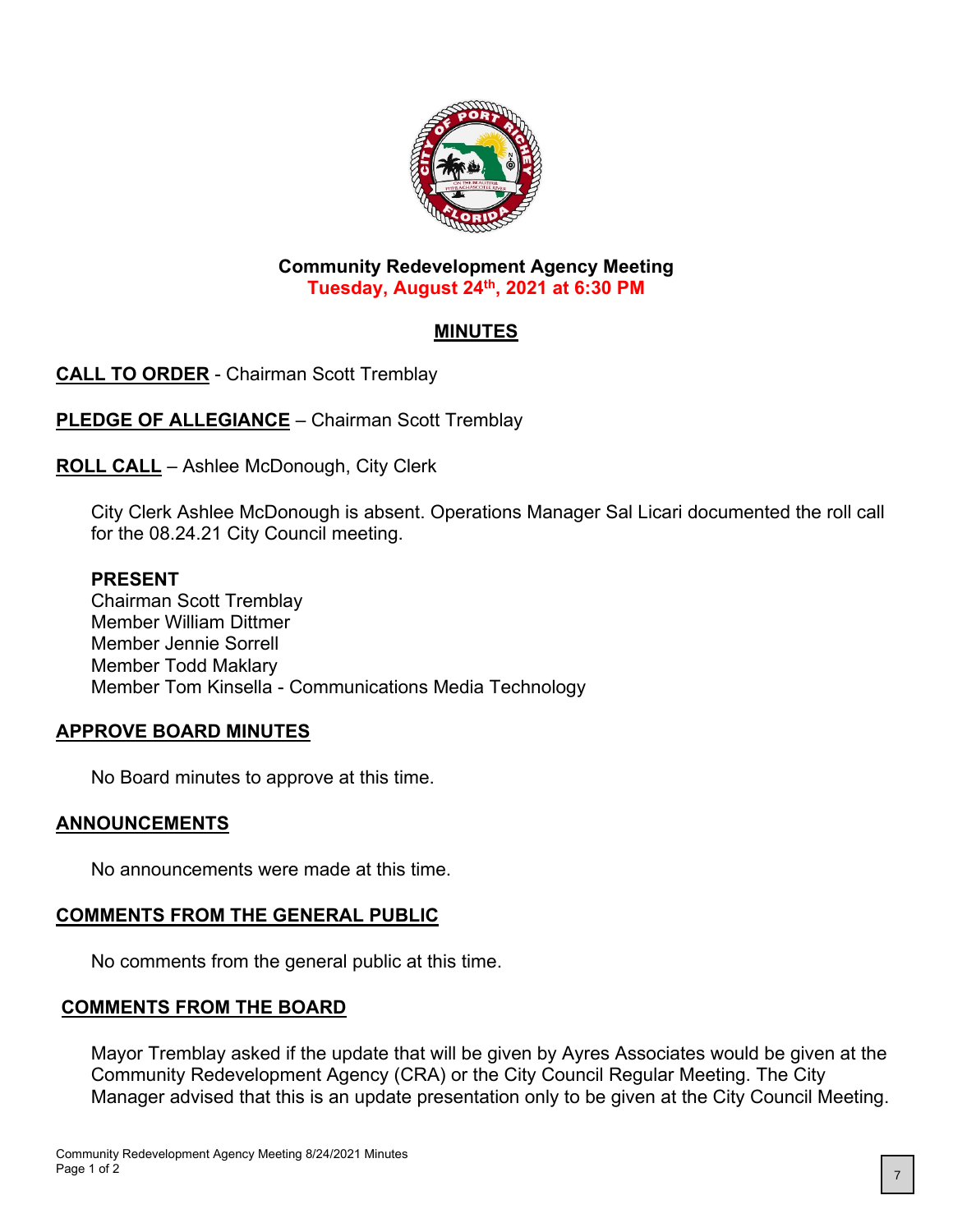### **AGENDA**

#### **AGENCY BUSINESS**

City Attorney James Mathieu presented and read Resolution 21-04 to the City Council. He discussed timelines moving forward if the resolution is passed.

A motion is made to approve Resolution 21-04 a Community Redevelopment Agency (CRA) the boundary change of the Harbor Pointe subdivision.

The motion was made by Member Maklary, Seconded by Member Dittmer. Voting Yea: Chairman Tremblay, Member Dittmer, Member Sorrell, Member Maklary, Member Kinsella

#### **OLD BUSINESS**

The Board had no old business for discussion.

#### **ADJOURN**

A motion is made to adjourn the 08.24.21 Community Redevelopment Agency Board meeting.

The motion was made by Member Maklary and seconded by Member Dittmer. Voting Yea: Chairman Tremblay, Member Dittmer, Member Sorrell, Member Maklary, and Member Kinsella

**Submitted By:**

\_\_\_\_\_\_\_\_\_\_\_\_\_\_\_\_\_\_\_\_\_\_

\_\_\_\_\_\_\_\_\_\_\_\_\_\_\_\_\_\_\_\_\_\_

**Approved By:**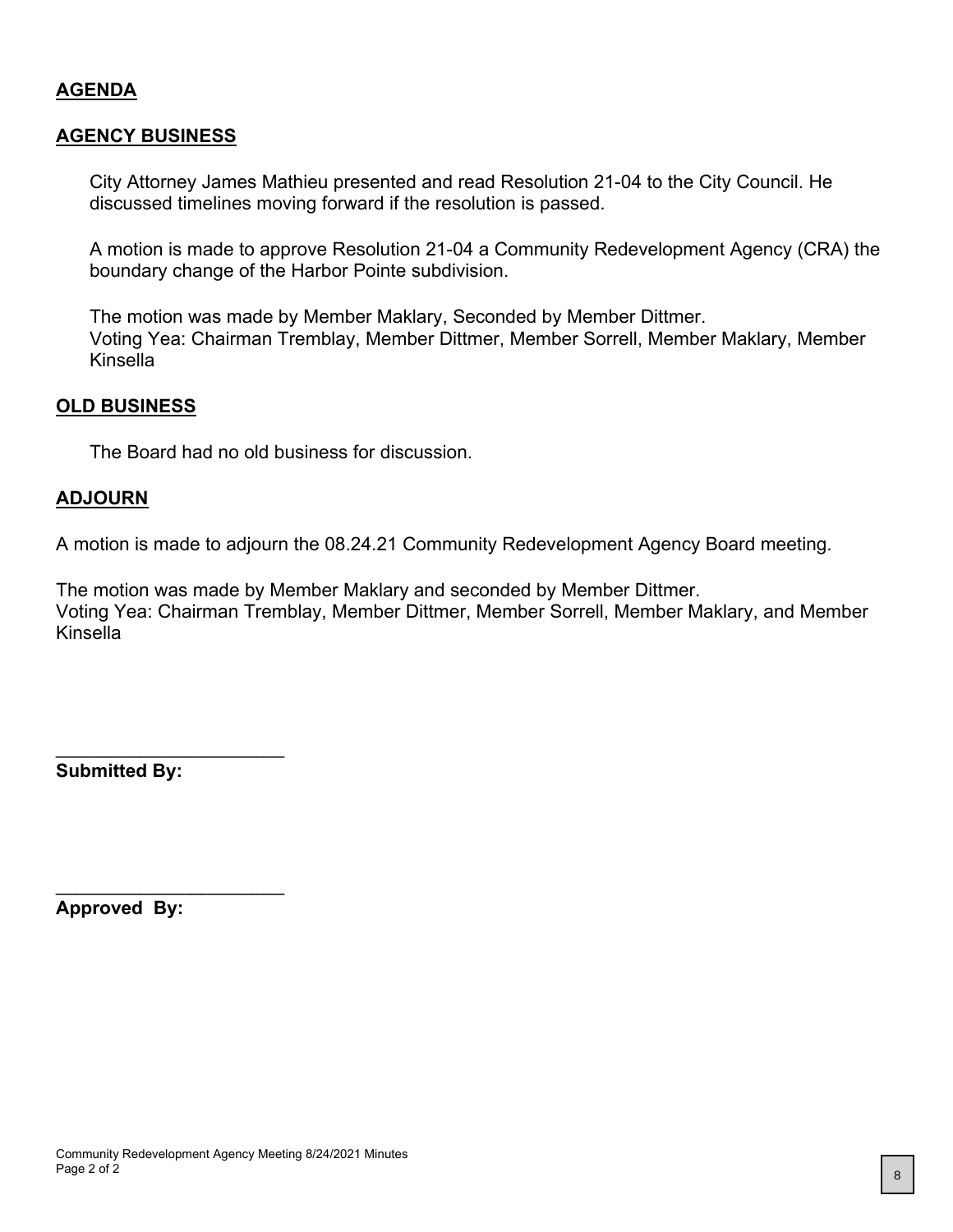**File Attachments for Item:**

# **2. Port Richey**

# **Community Redevelopment Agency Regular Meeting**

**ITEM NO: 2 DATE: 12.14.2021**

**\_\_\_\_\_\_\_\_\_\_\_\_\_\_\_\_\_\_\_\_\_\_\_\_\_\_\_\_\_\_\_\_\_\_\_\_\_\_\_\_\_\_\_\_\_\_\_\_\_\_\_\_\_\_\_\_\_\_\_\_\_\_\_\_\_\_\_\_\_\_**

**\_\_\_\_\_\_\_\_\_\_\_\_\_\_\_\_\_\_\_\_\_\_\_\_\_\_\_\_\_\_\_\_\_\_\_\_\_\_\_\_\_\_\_\_\_\_\_\_\_\_\_\_\_\_\_\_\_\_\_\_\_\_\_\_\_\_\_\_\_\_**

**SUBJECT:** Approval of Phase 1 Construction Cost Estimates

**AGENDA SECTION:** CRA Board Business

# **RECOMMENDED BOARD ACTION:**

Motion to approve Ayres Associates Engineering to develop bids for construction of

### Phase I **BACKGROUND SUMMARY:**

The Community Redevelopment Agency (CRA) Board engaged Ayres Associates Engineering to create a conceptual plan for the Cotee River Landing area which has been completed and presented to the board. Subsequent to that conceptual plan the board directed Ayres Associates Engineering to develop cost estimates for Phase 1 which is now complete (see attached). The next steps would include approval for Ayres Associates Engineering to proceed with the development of bid packages to begin construction of Phase I elements.

# **FISCAL IMPACT/COST/REVENUE STATEMENT:**

Ayres Associates Engineering Preliminary Estimate of Probable Construction Cost - \$997,500. Construction costs would be funded from CRA funds currently available.

# **ATTACHMENT(S):**

1. Financial Management Plan, City of Port Richey CRA, Phase 1, Preliminary Estimate of Probable Construction Cost